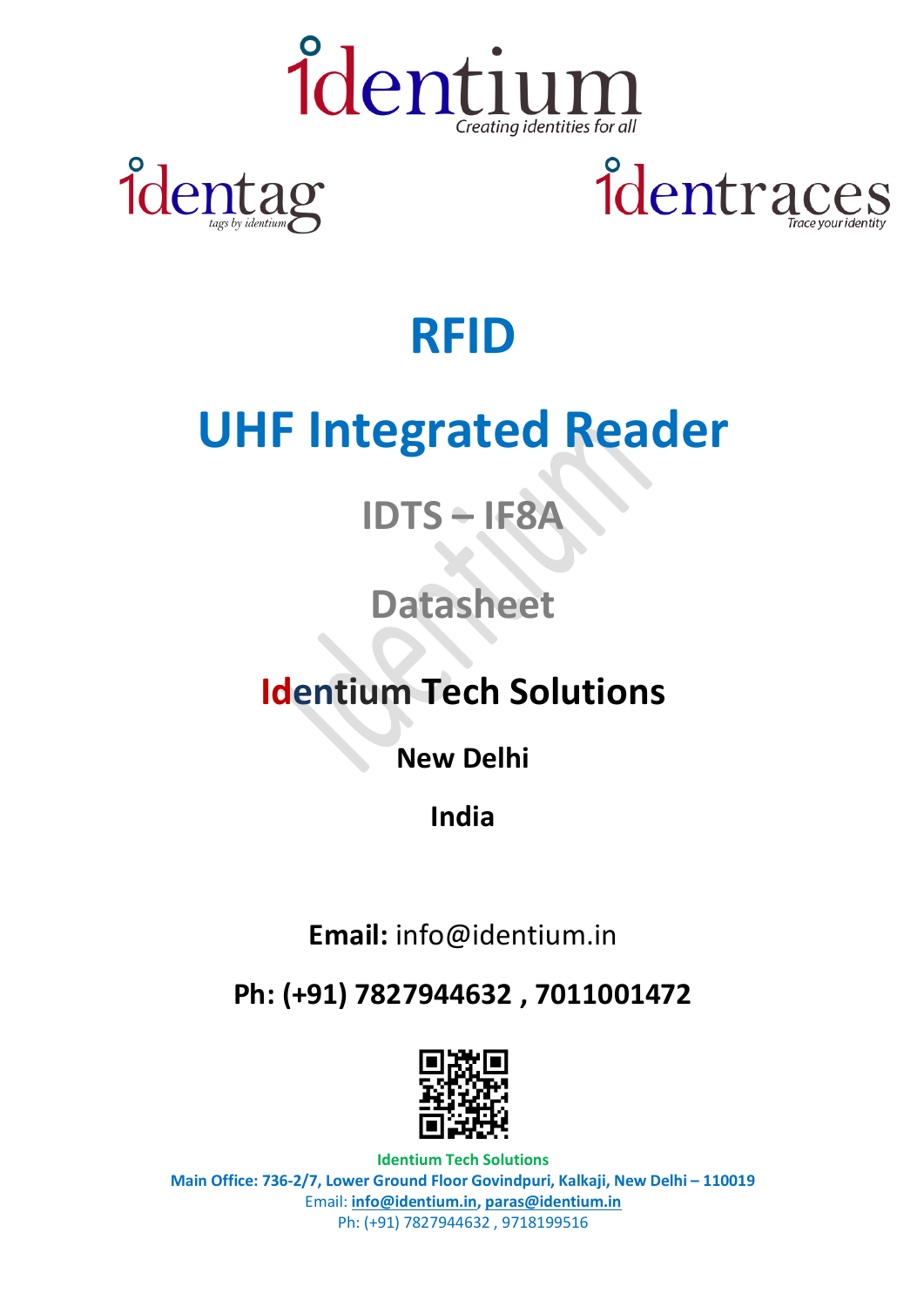### identium

## **Identium UHF Short Range Reader IDTS-IF8A**



### Introduction:

**Identium UHF Mid Range Reader IDTS-UR85 SL** is a popular integrated reader, Compatible with ISO18000-6C (EPC C1GEN2) and ISO18000-6B.

It is a low cost device with good reading range upto 9m

### Application:

- Parking management: Long range intelligent parking management and automatic charge without stop the car
- Production line management: Goods identification for production flow
- Auto Access control: Long range access control management for custom, sea port
- Logistics and warehouse management
- People auto registry for important meeting or exhibition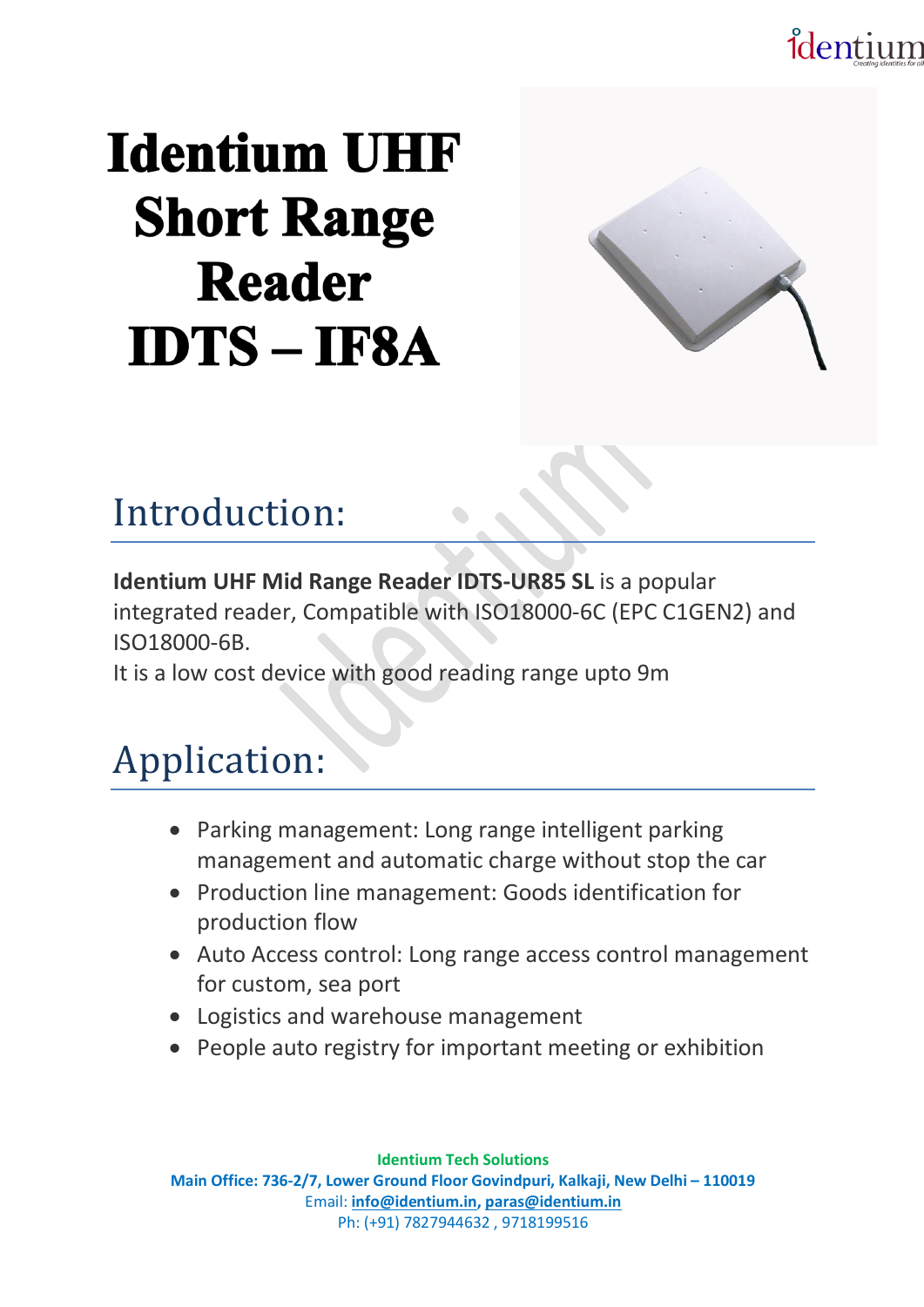### identium

| <b>Model No.</b>                             | <b>IDTS-IF8A</b>                                     |
|----------------------------------------------|------------------------------------------------------|
| <b>Frequency range</b>                       | $865 - 867$ MHz                                      |
| <b>Protocol</b>                              | ISO18000-6B, EPC Class 1 Gen2(18000-<br>6C)          |
| <b>FM</b> mode                               | FHSS or fixed frequency, set by the<br>software      |
| <b>RF</b> output                             | 26dBm adjustable;50Ω load                            |
| <b>Communication</b><br>interface            | LAN, RS232, RS485, Wiegand 26/34, WiFi               |
| <b>Power dissipation</b>                     | average<10W                                          |
| <b>Application</b>                           | <b>Provide with Demonstration Software and</b>       |
| software                                     | <b>SDK</b>                                           |
| <b>Tag Operation Performance</b>             |                                                      |
| <b>Reading distance</b>                      | 0 - 9m equipped with 8dbi antenna(tag                |
|                                              | dependent)                                           |
| <b>Air interface</b>                         | EPC global UHF ISO-18000-6C(EPC<br>G2), ISO-18000-6B |
| <b>Mechanical and Electrical Performance</b> |                                                      |
| <b>Dimension</b>                             | 255(L)*255(W)*42(H)mm                                |
| <b>Power supply</b>                          | Equipped with power convertor 220V AC                |
|                                              | input, +9V/3A DC output                              |
| Weight                                       | 2.0 <sub>Kg</sub>                                    |
| <b>Humidity</b>                              | 10% to 95%, non-condensing                           |
| <b>Protection grade</b>                      | <b>IEC IP65</b>                                      |
| <b>Regulatory</b>                            | Compliant with CE, FCC                               |
| <b>Operation</b>                             | $-20$ °C to +60 °C                                   |
| temperature                                  |                                                      |